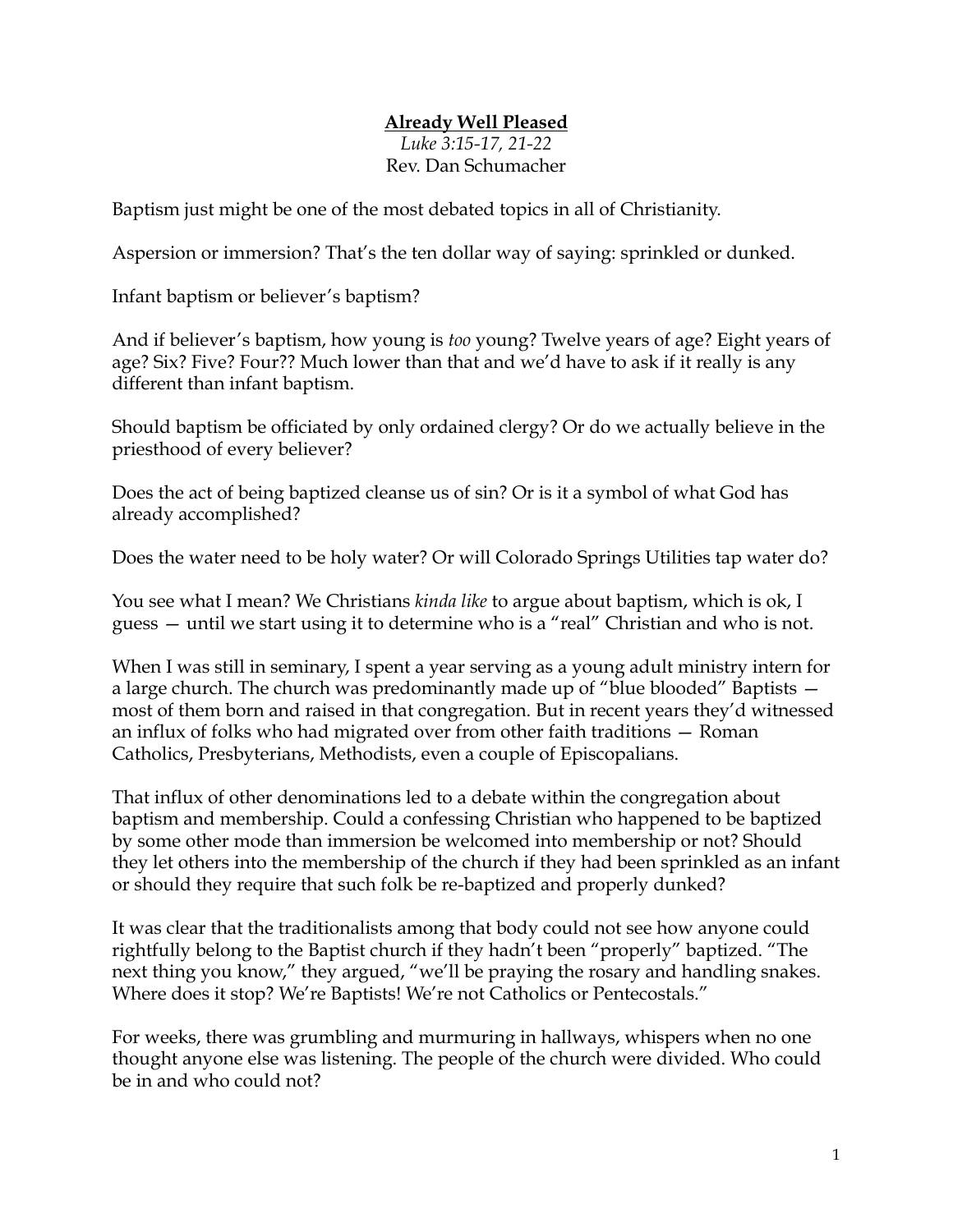After several months (that seemed longer), the leadership was still at a stalemate. So they proposed a compromise. The proposed compromise was ratified in a congregational vote, and this was the compromise: prospective members would not be required to be re-baptized by immersion in order to become a member of the church, BUT if you desired or felt called to serve in certain offices of the church, such as the office of deacon, you would be required to submit to re-baptism by immersion.

In other words, you could become a member without being re-baptized, but you could not be a spiritual leader in the church if you had not been "properly" immersed. So, without even realizing it, what that church had done was create a two-tiered membership: a first-tier membership that granted you all the rights and privileges of membership, including all leadership positions; and second-tier membership that let you vote at business meetings, but not let you serve in positions of leadership.

And the sole determining factor was not based on the quality of their faith or the depth of their discipleship or the strength of their commitment to Christ, but solely how much water was used at their baptism.

Paul would be turning over in his grave. He believed that baptism did not erect, but tore down the walls of partition that separate us. What was it that Kris read for us just a few minutes ago?

"As many of us as have been baptized into Christ have clothed ourselves with Christ. There is no longer Jew or Greek, there is no longer slave or free, there is no longer male and female, [and if he were writing it today, he would add: there is no longer Baptist or Presbyterian or Catholic or Methodist]; for all of us are one in Christ Jesus" (Gal. 3:27-28).

Who cares how much water is used? Aren't we all trying to follow the way of Jesus?

But if we Christians are prone to debate baptism, well, we come by it honest. One of the burning topics of the early church revolved around the baptism of Jesus. Namely, why was he baptized?

Even the most skeptical New Testament scholars, the ones who question the historicity of almost everything, agree on this story. The baptism of Jesus happened as certain as any event in the gospels. They come to this conclusion not only because three of the gospels tell some version of it and the fourth alludes to it, but because the early church would not have told the story of Jesus' baptism if they did not have to.

That's because Jesus' baptism is difficult to explain… and, frankly, a little embarrassing. Why would Jesus, the Son of God, submit to a baptism of repentance? If baptism is for the forgiveness of sins and Jesus is sinless, then what does Jesus' baptism mean?

As the gospel of Matthew tells it, John the Baptist was uneasy about and hesitated to baptize Jesus: "I need to be baptized by you," he said, "and do you come to me? "(Matt.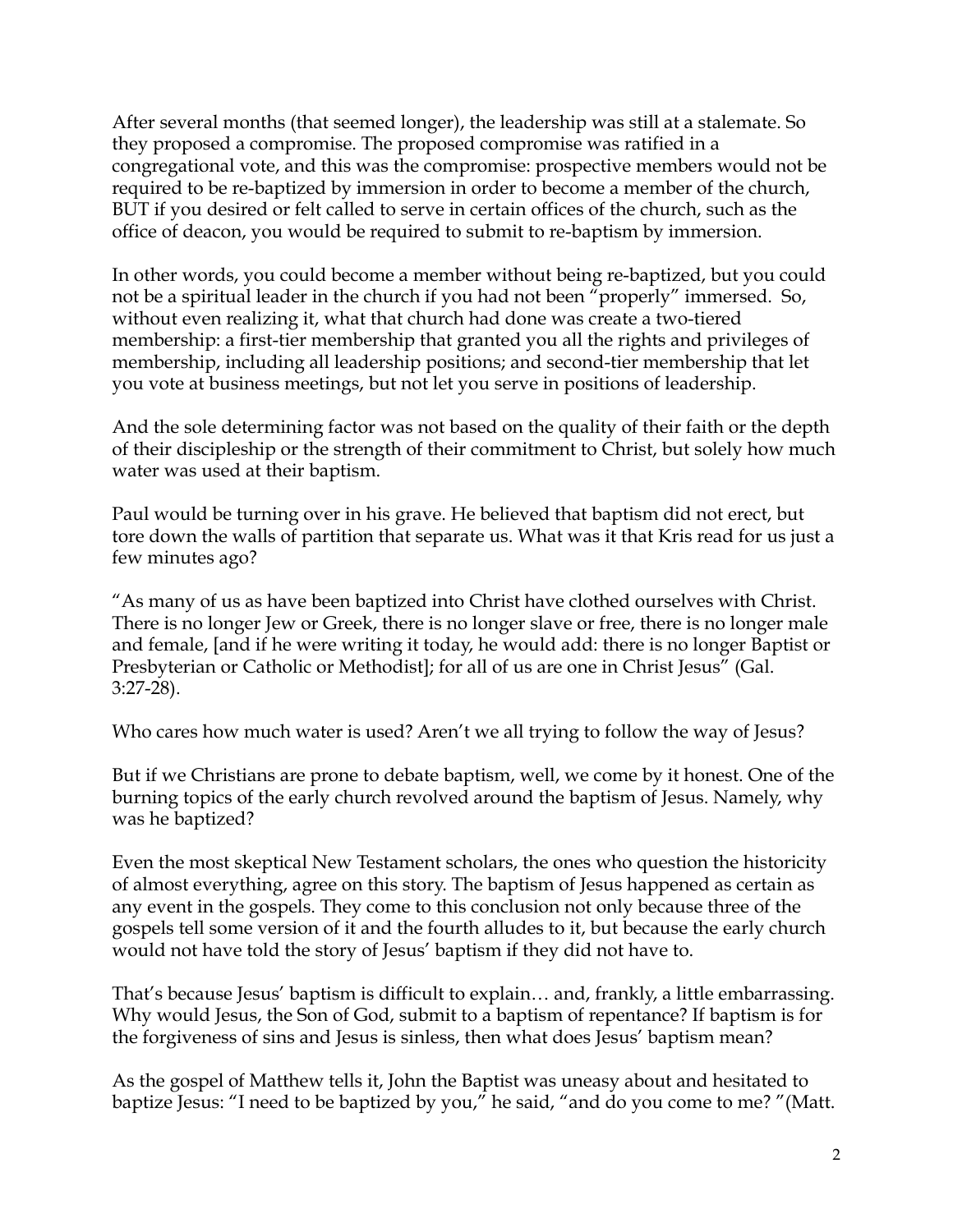3:14). Mark hurries past the baptism in just three verses. And Luke makes as little of the event as possible, casually mentioning that Jesus was baptized — you know — while everyone else was doing it, too: "When all the people were baptized, and when Jesus also had been baptized…" (Luke 3:21).

The way Luke tells it, it sounds like Jesus was just another in a long line of people waiting to be baptized by John. John is down in the muddy waters of the Jordan. The choir stands on the bank singing, "As I went down to the river to pray." And John brings one out of the water, shouts to the line, "Next!", and puts that one under. "Next!" and puts that one under. "Next!" And on down the line.

But the problem remains: this line is filled with people waiting to be baptized for *the repentance of sins*. They were broken, sinful people coming to get their slate cleaned so they could start over. They were in line seeking God's forgiveness. So why was Jesus in line? Did he need to be forgiven? Was he a broken sinner?

The church struggled with why Jesus would submit to John's baptism? Why would he number himself among sinners?

But something happened in this story that helps us understand the meaning of baptism for Jesus — and for you and me.

What happened was "*the heavens opened*" and down came two things: "the Holy Spirit descended upon him in bodily form like a dove" and "a voice came from heaven" (Lk. 3:21-22). A dove representing the power of the Holy Spirit and the voice of God telling us what Jesus' baptism was all about.

You've probably heard this story somewhere else. It's about a young boy, the son of a Baptist preacher. During worship one day, he watched for the first time as his dad baptized someone by immersion. So he decided he was going to try it at home with, of all things, their pet cats.

He got the kitten in and out of the water ok. The mama cat was a bit more challenging, but he eventually got her up and into the water and back out — washed of her sins, saved by grace. But that tom cat wanted nothing to do with the water.

He picked that cat up and it would scratch and claw and hiss and bite. It got away. He chased it down, picked it up, started to put it in the water again, and that cat turned around and scratched him on the face. The boy dropped the cat, took some water and threw it at the cat, and said, "Well, if you want to be a Methodist, fine!"

We get caught up on how someone ought to be baptized. We get caught up on method — aspersion or immersion? sprinkling or dunking? — as if the amount of water makes any difference at all. Baptism isn't about how much water we use. It's about what happens *after*.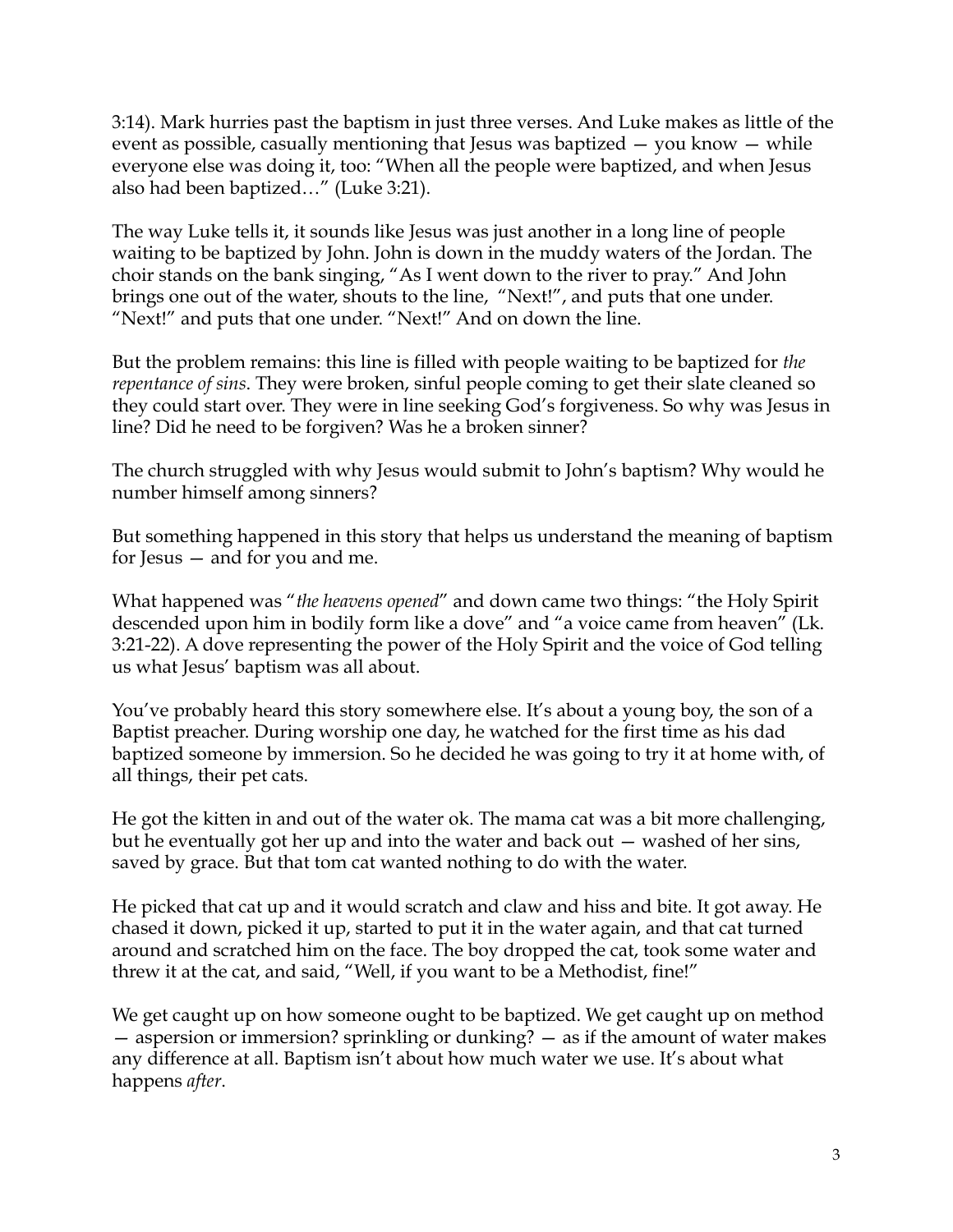After Jesus is baptized the *heavens are opened* —the veil between heaven and earth is pulled back — and the Holy Spirit descends and voice from God rains down over him like a blessing: "You are my Son, the Beloved; with you I am well-pleased" (Lk. 3:22).

The voice is from heaven. The Spirit descended from heaven. The movement at Jesus' baptism was from heaven to us, not from us to heaven. It's about God moving from heaven to earth. It's about God moving *to us*.

*After* he was baptized, "heaven was opened" (Lk. 3:21). It's reminiscent of when Jesus died. Luke tells us that just before he breathed his last, "the curtain of the temple was torn in two" (Lk. 23:45).

For generations, Christians have held together in one hand the rending of the heavens at Jesus' baptism and rending of the temple veil at his death. What God did at the start of Jesus' ministry, God does again at its conclusion. The message was simple: Jesus' baptism was now complete, and with it there was no more need for buffers between us and God. Now, we have direct access to God — no veils between us and God, no more buffers. That is how generations of Christians have interpreted these two events.

But is that what they are really about? About how we now have access to God?

Brian Blount tells this story:

"I had a colleague, Don Jewell, who taught New Testament with me at Princeton Seminary. He told me how he once taught the story of the rending of the temple veil to a group of teenagers and he told them exactly what [we've all heard]. He told them that the tearing of the temple curtain meant that we now had access to God.

As he was going on, feeling good about what he was teaching these young folk, a young man raised his hand and said, "I have something."

Don nodded and said, 'Yes?' And the teenager looked at him and said, 'I think you have it wrong.'

Now, imagine that — a young teenager who gets his Bible study in Sunday School one day a week telling a man who holds a Ph.D. in biblical studies, a man who has studied the Bible everyday of his professional life  $-$  in Greek and Hebrew, no less  $-$  that he has it wrong and that he, the teenager, has it right.

Well, Don listened for what the young man had to say, and the young man said, 'Well, I don't think it means that now we have access to God. I think it means that now, all of a sudden, God has access *to us*'

Don says that he's never read that passage the same way again" ("Baptism of the Lord: Year B," *asermonforeverysunday.org*, January 11, 2015).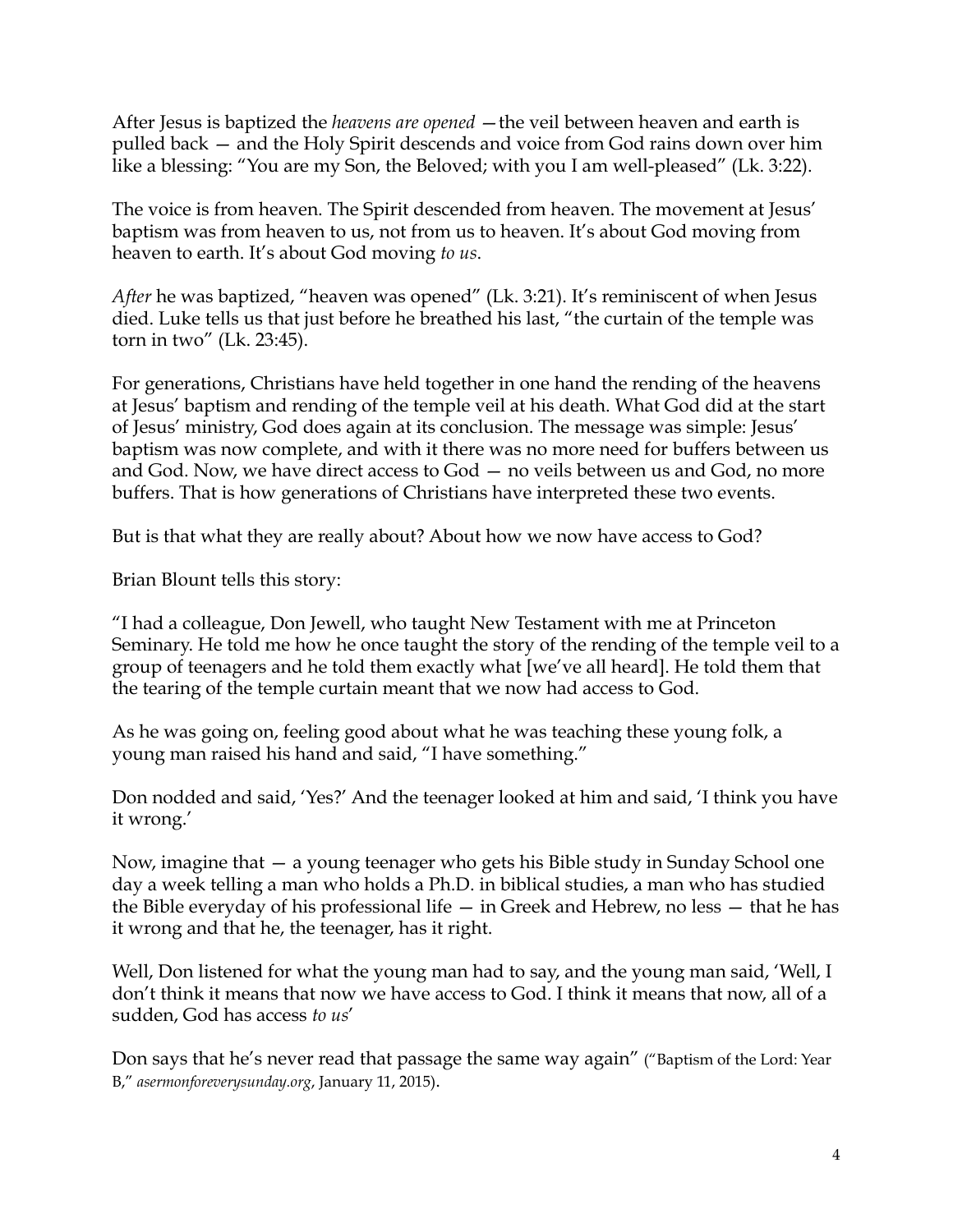The point of the story isn't about how we now have a doorway to God, but about how God will tear through the very fabric of heaven to get access *to us*.

And what we finally understand at the rending of the veil is what we were supposed to get way back at Jesus' baptism. "Heaven was opened." The Holy Spirit came from heaven *to us*. The voice came from heaven *to us*.

The gospel has never been about us being able to get to God, but about how God will do whatever it takes to get to us.

And then it makes sense, doesn't it, why Jesus would choose to be found in that crowd of sinners; why he would choose to be one more in that line of broken sinners waiting to be baptized? Where else would he be if he came to give a face to the God who would tear a hole in heaven if it meant getting to you?

And what God held true for Jesus at his baptism, God holds true for each one of us: "You are God's child, God's Beloved; with you God is well pleased."

Craig Barnes tells this story:

"When I was seminary student, I took a class from Bruce Metzger on the book of Revelation. [As an aside and in case you didn't know, Bruce Metzger was one of the primary translators for the New Testament in both the Revised Standard and the New Revised Standard Versions of the Bible. He's something of a legend among us, New Testament Greek types.] One day while he was lecturing on the ultimate victory of Jesus Christ, he looked up from his notes and said to a class full of future pastors, 'I hope that when you leave here and become pastors, you will get on your knees every morning and thank God that you are not necessary.'

I remember this aside better than anything else Metzger taught us. It really stuck in my craw. For the first five years of my pastoral ministry, I maintained an argument in my mind with his counsel: *Surely we're all necessary. The harvest is plentiful, and the laborers are few.*

When I returned to seminary for an alumni reunion, I found my old professor walking across the quad. I asked him if he remembered making that statement about thanking God we're not necessary. I was hoping he would maybe take it back. But he smiled and said, 'Oh yes, you are not necessary.' Then he gave me the second sentence I wished he had added five years earlier: 'You're too important to be necessary; you are *cherished* by God.'

On those Sundays, when you get tired of listening to me drone on and on, and you look past me and you see that baptistry window and you have the memory of your own baptism…

When you witness someone else's baptism…